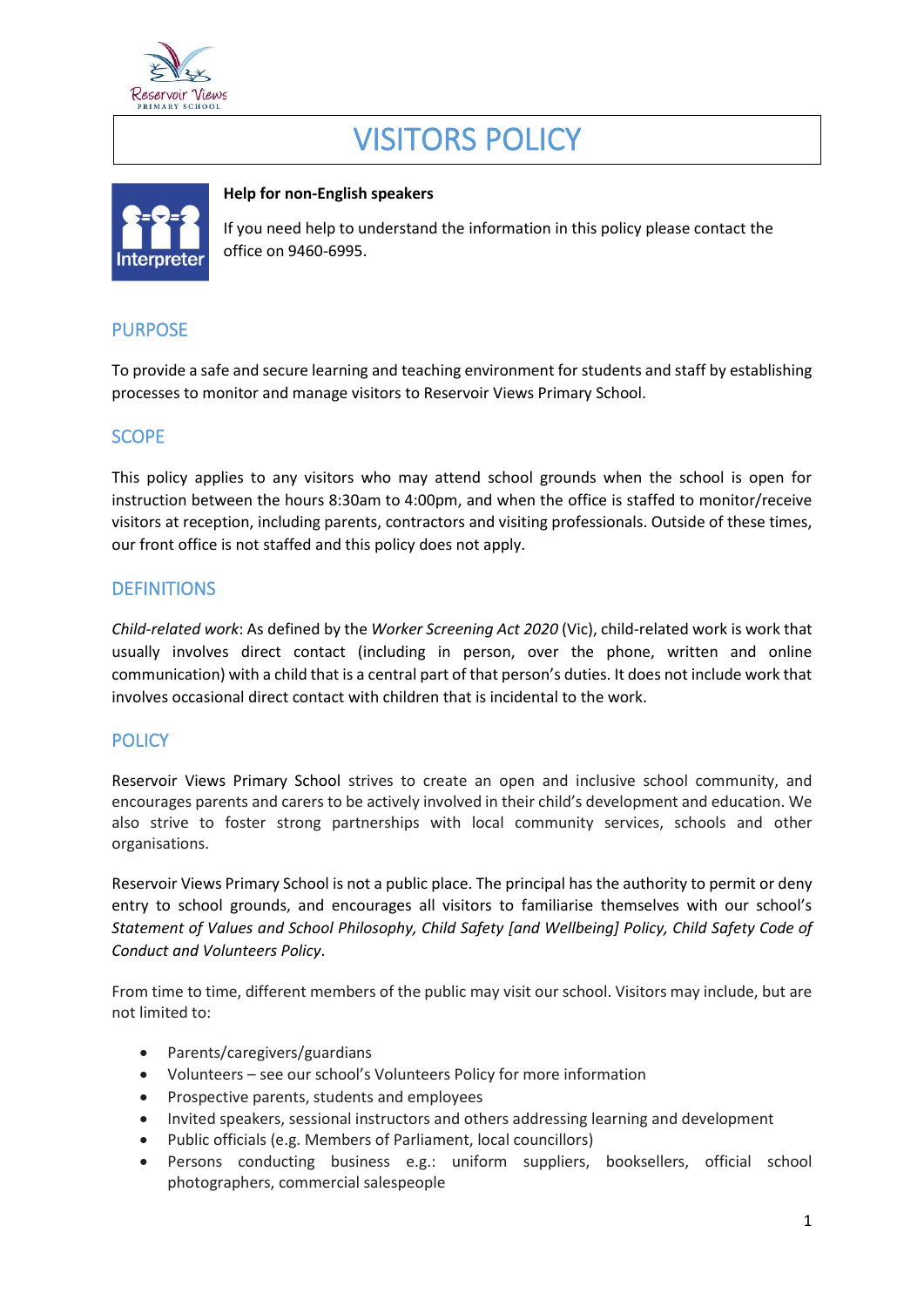- Tradespeople
- Children's services agencies
- Department of Families, Fairness and Housing workers
- Victoria Police
- Persons authorised to enter school premises (e.g. Worksafe inspectors, health officers etc)
- Other Department of Education and Training staff (including allied health staff) or contractors
- NDIS therapists or other allied health or health practitioners

#### Sign in procedure

All visitors to Reservoir Views Primary School are required to report to the school office on arrival (see exceptions below in relation to parents/carers). Visitors must:

- Record their name, signature, date and time of visit and purpose of visit using *Passtab* on the Ipad allocated
- Provide proof of identification to office staff upon request
- Produce their valid Working with Children Check where required by this policy (see below)
- Wear a visitor's tag at all times
- Follow instruction from school staff and abide by all relevant policies relating to appropriate conduct on school grounds including [insert relevant policies eg: Child Safety Code of Conduct, Sexual Harassment Policy, Workplace Bullying Policy, Respect for School Staff, Statement of Values
- Return to the office upon departure, sign out using *Passtab* and return the visitor's tag

Reservoir Views Primary School will ensure that our school's Child Safety Code of Conduct/Child Safety Statement of Commitment are available and visible to visitors when they sign in.

#### **COVID-19 vaccination information**

Our school follows Department of Education and Training policy with respect to the requirements relating to attendance on school site and COVID-19 vaccinations.

For further information, refer to:

• COVID-19 Vaccinations – [Visitors and Volunteers on School Sites](https://www2.education.vic.gov.au/pal/covid-19-vaccinations-visitors-volunteers/policy)

#### **Working with Children Clearance**

All visitors who are engaged in **child-related work** (see definition above) must have a valid WWC Check.

In some circumstances, visitors to Reservoir Views Primary School who are **not** engaged in childrelated work will also be required to produce a valid WWC Check depending on the particular circumstances of their visit. For example, Reservoir Views Primary School will require a valid WWC Check for:

- **visitors who will be working regularly with children** during the time they are visiting, even though direct contact with children is not a central part of their normal duties
- **visitors (e.g. contractors)**, who will regularly be performing work at the school and in circumstances where they will be performing their work in an area where they will be unsupervised and around children.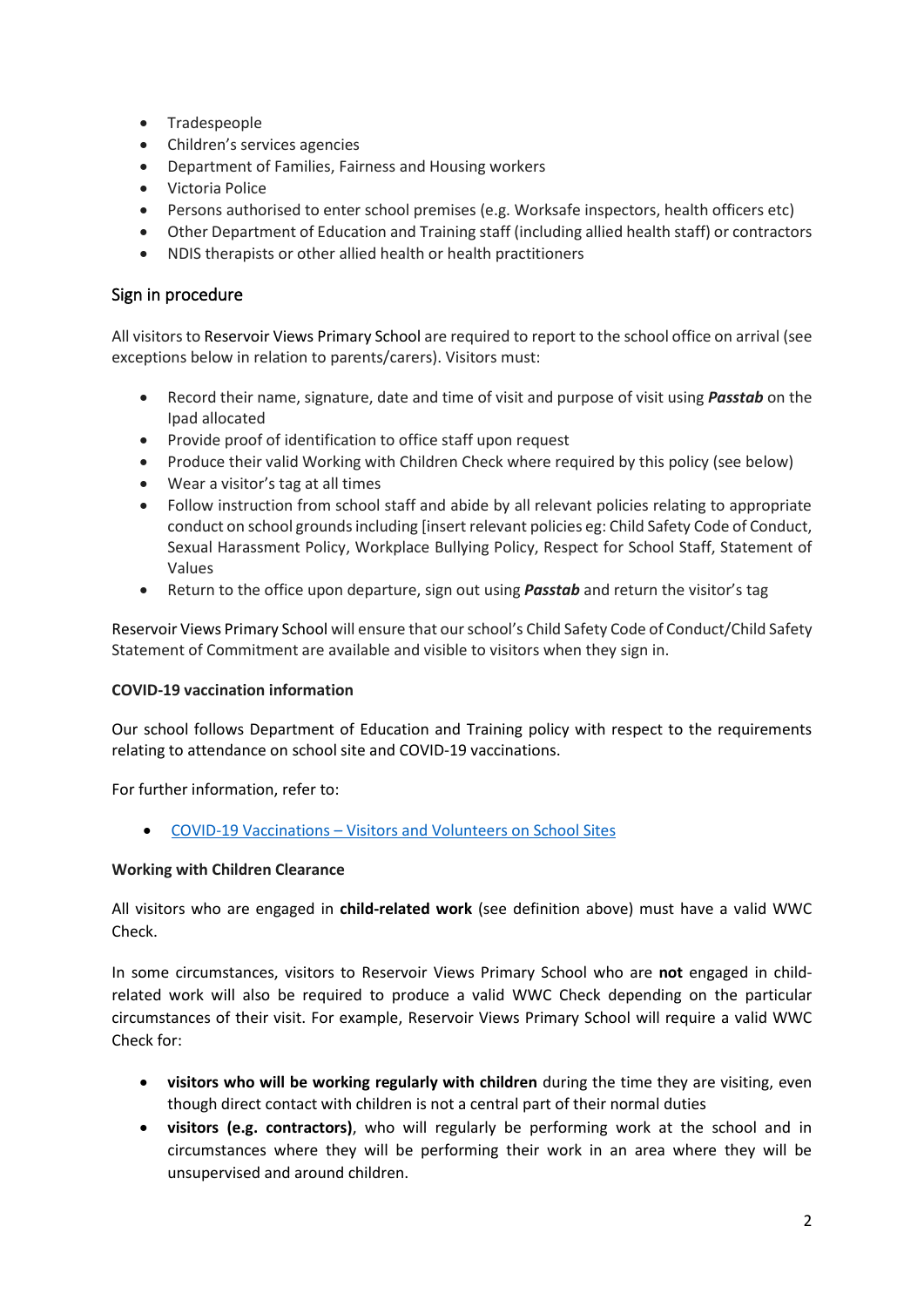Further background checks, including references, may also be requested at the discretion of the principal.

Visitors who will be working in areas away from students (e.g. a visiting auditor who will be located in the front office with administration staff) or who will be supervised and accompanied by a staff member during their visit (e.g. a Member of Parliament, a journalist, a prospective parent on a school tour) will not be required to have a WWC Check.

Sworn Victoria Police officers or sworn Australian Federal Police officers are exempt from requiring a WWC Check, but may be asked to verify that they are sworn officers by providing proof of identification.

#### Invited speakers and presenters

On occasion, Reservoir Views Primary School may invite external speakers or providers to deliver incursions, presentations, workshops and special programs for our students. Consistent with Department of Education and Training requirements, Reservoir Views Primary School will:

- ensure that the content of presentations and programs by external providers contributes to the educational development of our students and is consistent with curriculum objectives
- ensure that any proposed visit, programs or content delivered by visitors complies with the requirement that education in Victorian government schools is consistent with the values of public education, Department policies and the *Education and Training Reform Act 2006* (Vic). In particular, programs delivered by visitors are to be delivered in a manner that supports and promotes the principles and practice of Australian democracy including a commitment to:
	- o elected government
	- o the rule of law
	- o equal rights for all before the law
	- o freedom of religion, speech and association
	- o the values of openness and tolerance
	- o respect the range of views held by students and their families.

#### Parent visitors

We understand that there may occasionally be a reason why a parent or carer may want to speak to or see their child at school, during school hours.

If there is a particular pressing or unavoidable issue that cannot wait until the end of the school day, we ask that parents or carers call the school office to make the request to speak to or see their child during school hours.

We also ask that parents avoid arranging to visit their children at school wherever possible, as this can cause disruptions to student learning throughout the the school day.

All parents or carers who visit our school during school hours, other than for the purposes of school pick ups and drop offs or for specific school events (eg parent teacher interviews, concerts, assemblies etc), are required to sign in as a visitor at the school office.

Parents or carers who are prohibited from entering the school under a court order or direction of the Principal are not permitted to visit the school.